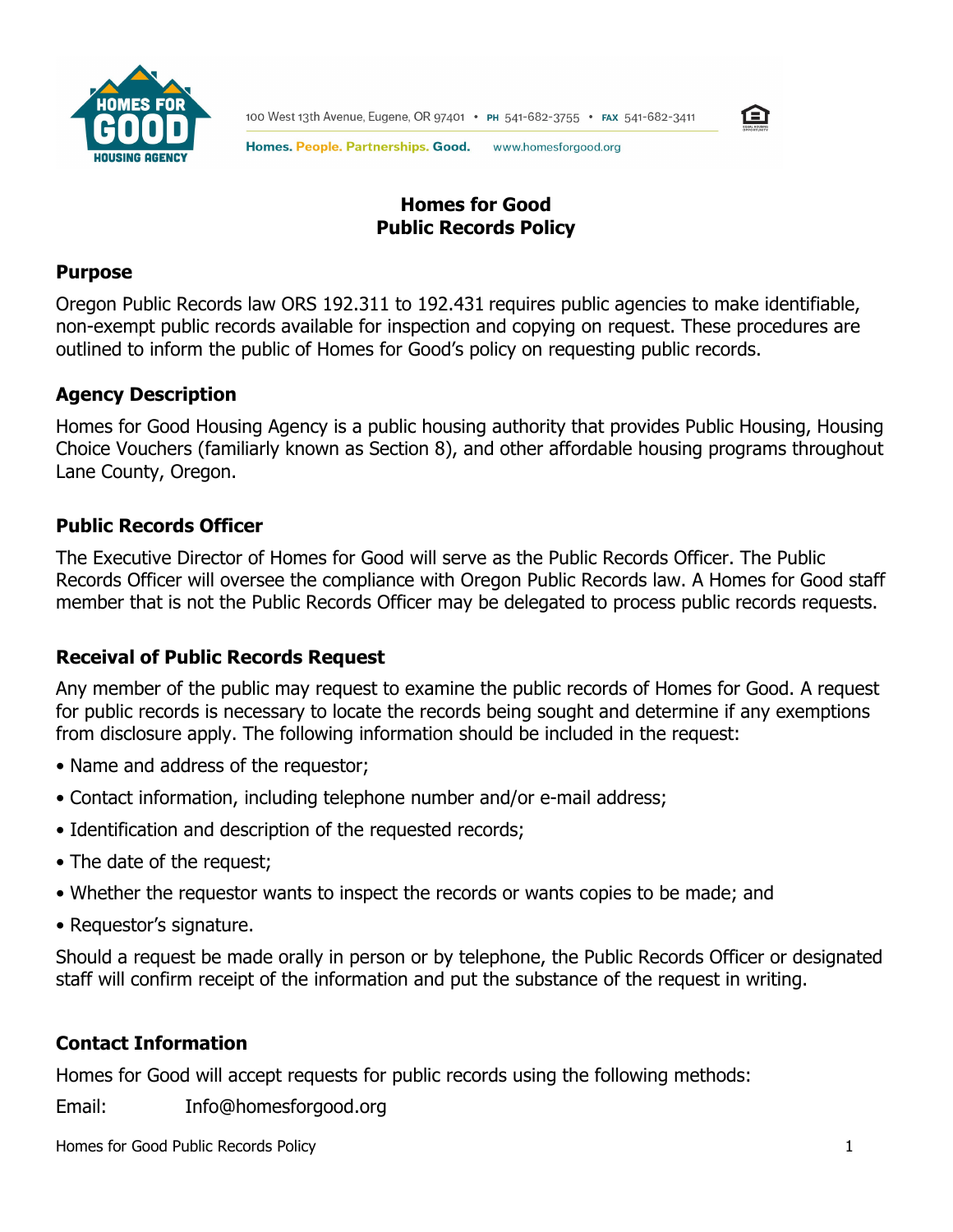

100 West 13th Avenue, Eugene, OR 97401 • PH 541-682-3755 • FAX 541-682-3411



Homes. People. Partnerships. Good. www.homesforgood.org

Phone: 541-682-3755

Fax: 541-682-3411

Mail/drop off: Homes for Good Housing Agency Attention: Public Records  $100 W 13<sup>th</sup>$  Avenue Eugene, Oregon 97401

#### **Response to Public Records Request**

Once Homes for Good receives a public record request, an acknowledgement of receipt of the request will be given within five business days. "Business days" refers to a day other than Saturday, Sunday, or a legal holiday. After acknowledging the request, Homes for Good will complete the request as soon as practical and without unreasonable delay.

If Homes for Good is unable to complete the request within 15 business days, the requestor will be informed in writing and will be provided with an estimate of the time it will take to complete the request.

Homes for Good will respond to all public record requests in writing. The response will include all nonexempt records and/or cite any exemptions that have been applied. The response will indicate whether Homes for Good is the custodian/is not custodian of the requested record(s). Should Homes for Good not be the custodian of the record, the requestor will be referred to the appropriate agency.

#### **Clarification**

Homes for Good may request clarification of a request that is not clear or does not sufficiently identify the requested records. If the requestor does not respond to the request for clarification within thirty (30) days of the request for clarification, Homes for Good will determine the request has been withdrawn. Homes for Good will respond to those portions of the request that are clear.

#### **Form of Public Records**

Homes for Good will provide a copy of the public record in the form in which Homes for Good maintains the public record. Homes for Good will not create new records in new formats in order to satisfy a request.

#### **Document Inspection**

A person may request to personally inspect the requested documents. The right to inspect documents does not include the right to rummage through file cabinets, file folders, or to disassemble or change the order of materials in files or document binders.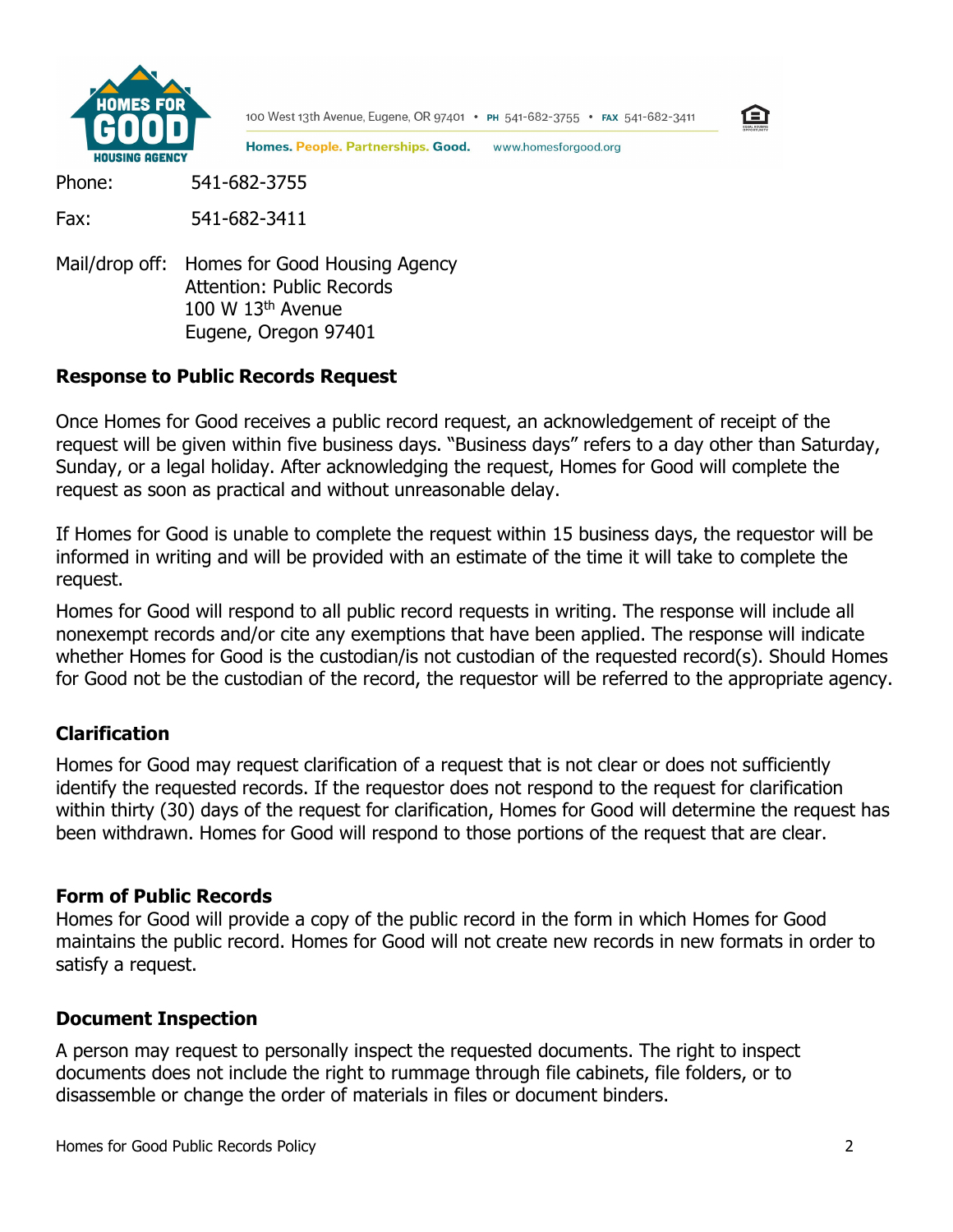

100 West 13th Avenue, Eugene, OR 97401 • PH 541-682-3755 • FAX 541-682-3411



Homes. People. Partnerships. Good. www.homesforgood.org

Inspection of public documents shall occur during normal business hours. Any request which requires more than one-half (1/2) hour of staff time shall occur at a time mutually convenient to the requestor and the designated staff person. Records will be inspected at Homes for Good Housing Agency's Administrative Office located at 100 W 13<sup>th</sup> Avenue Eugene, Oregon 97401.

Original documents shall not be taken out of the custody of Homes for Good. A Homes for Good staff member will be present while any original public records are being inspected to ensure protection of the documents.

# **Exemptions**

Some records are exempt from disclosure, in whole or in part. If Homes for Good believes that a record is exempt from disclosure and should be withheld, Homes for Good will state the specific exemptions identified and provide a brief explanation of why the record or a portion of the record is being withheld.

Redaction. If only a portion of a record is exempt from disclosure, but the remainder is not exempt, the Public Records Officer will redact the exempt portions, provide the nonexempt portions, and indicate to the requestor why portions of the records are being redacted.

The following represents a partial, unexhaustive list of records maintained by Homes for Good that may not be inspected or copied:

- Client files (with the exception of a client examining their own file)
- [Confidential attorney-client communications facilitating the rendition of legal services](https://justice.oregon.gov/PublicRecordsExemptions/)
- [Records pertaining to ongoing or anticipated litigation](https://justice.oregon.gov/PublicRecordsExemptions/)
- [Mediation communications in a mediation in which Homes for Good](https://justice.oregon.gov/PublicRecordsExemptions/) is a party
- [Information that would allow disruption or unauthorized access to buildings, services,](https://justice.oregon.gov/PublicRecordsExemptions/) [information processing, or telecom systems](https://justice.oregon.gov/PublicRecordsExemptions/)
- Employee personal information including but not limited to addresses, Social Security numbers, birth dates, or any other identifying information that would constitute an unreasonable invasion of privacy
- [Records that are prohibited by federal law or regulations from being disclosed](https://justice.oregon.gov/PublicRecordsExemptions/)

#### **Fees**

Homes for Good may require a person to pay for the expense required to release public records. Fees are calculated to reimburse the agency for its actual cost in summarizing, compiling, or tailoring a record to meet the person's request. Charges may include time spent locating the records, reviewing in order to redact exempt material, supervision, attorney time, and copying and sending records. Fees for attorney time may include time spent reviewing the records and redacting or segregating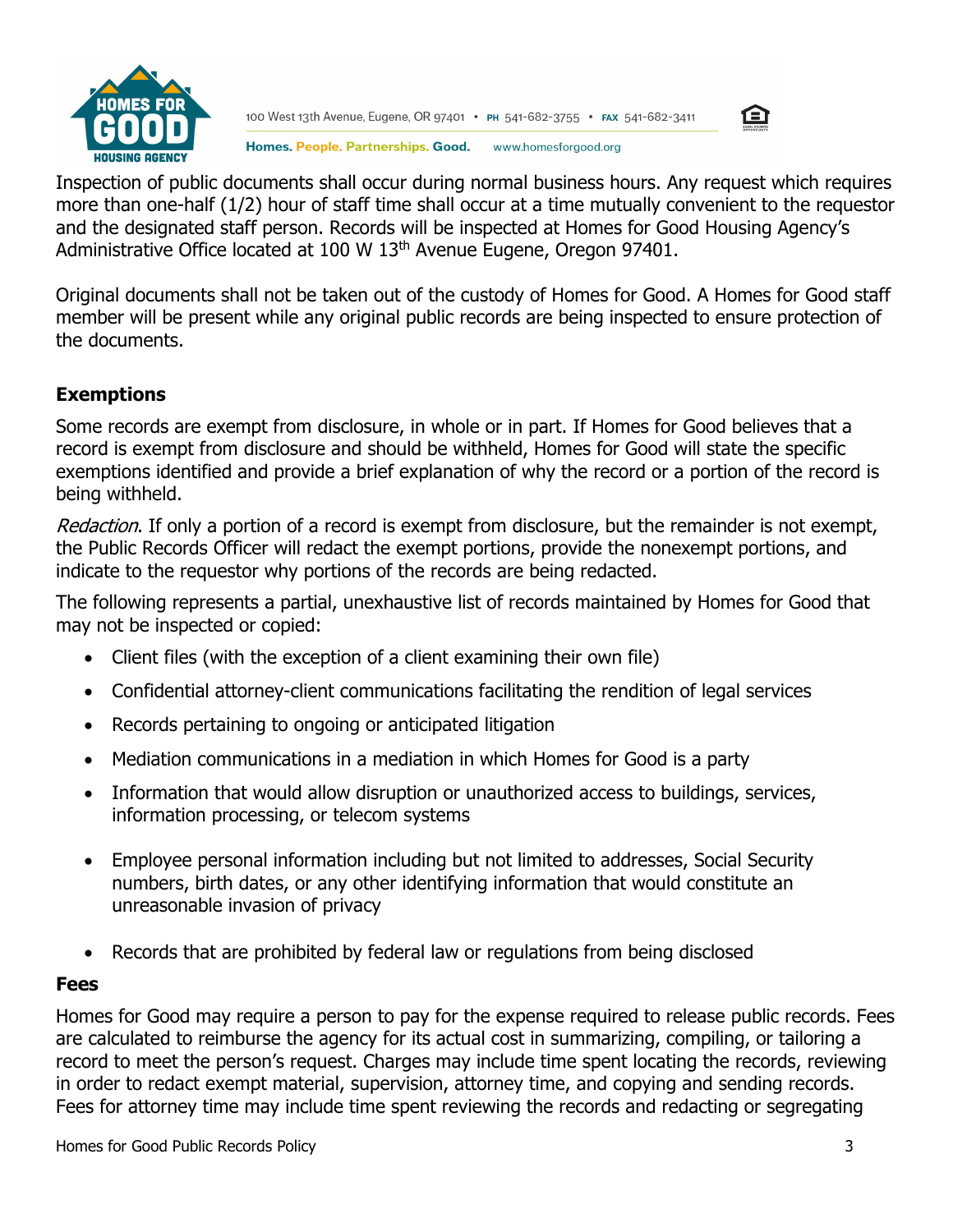

100 West 13th Avenue, Eugene, OR 97401 • PH 541-682-3755 • FAX 541-682-3411



Homes. People. Partnerships. Good. www.homesforgood.org

exempt material but does not include attorney time spent determining how the public records law applies. For records requests that require copies of documents, the requestor will indicate which record(s) they want copied.

Homes for Good will provide advance notice and receive the requester's authorization to proceed if the estimated fee amount exceeds \$25.

If the estimated cost exceeds \$25, Homes for Good will provide an estimate to the requester and stop any work on the request until payment is received in the estimated amount. If the requester chooses to pay the estimated amount, work will be done in a reasonable amount of time. If the time and resources spent on the request are less than the paid amount, a refund will be provided. If the time and resources spent on the request exceed the estimated amount, the documents will be provided upon receipt of balance due.

# **Fee Schedule**

Homes for Good maintains the following fee schedule for public records requests.

Staff time (calculated by agency hourly rate; plus 2.5%) Copies (black and white)  $=$  \$0.25 per page Copies (color) =  $$1.50$  per page Copies (11  $\times$  17 in black and white) = \$1.50 per page Copying or Recording information to a  $CD = $10.00$  per CD Copy of Annual Budget (per copy) =  $$35.00$ 

# **Payment**

Payment may be made by cash, check, or money order to Homes for Good Housing Agency.

# **Reduced Fee/Waiver**

Upon request, Homes for Good may provide copies of public records without charge or at a substantially reduced fee if it is determined that the waiver or reduction of fees is in the public interest and the record primarily benefits the general public. Homes for Good will determine whether to waive or reduce fees on a case-by-case basis and will consider the criteria recommended by the Oregon Attorney General when making those decisions.

# **Appeals**

Any person who objects to the initial denial or partial denial of a records request may petition the Public Records Officer in writing (including e-mail) to review the decision. The petition should include a copy of the written statement by the Public Records Officer or their designee that denies the request

# **Withdrawn or Abandoned Request**

Homes for Good Public Records Policy 4 When the requestor withdraws the records request or fails to fulfill their obligations to inspect the records; or if the requestor fails to pay the final payment for the requested copies, the Public Records